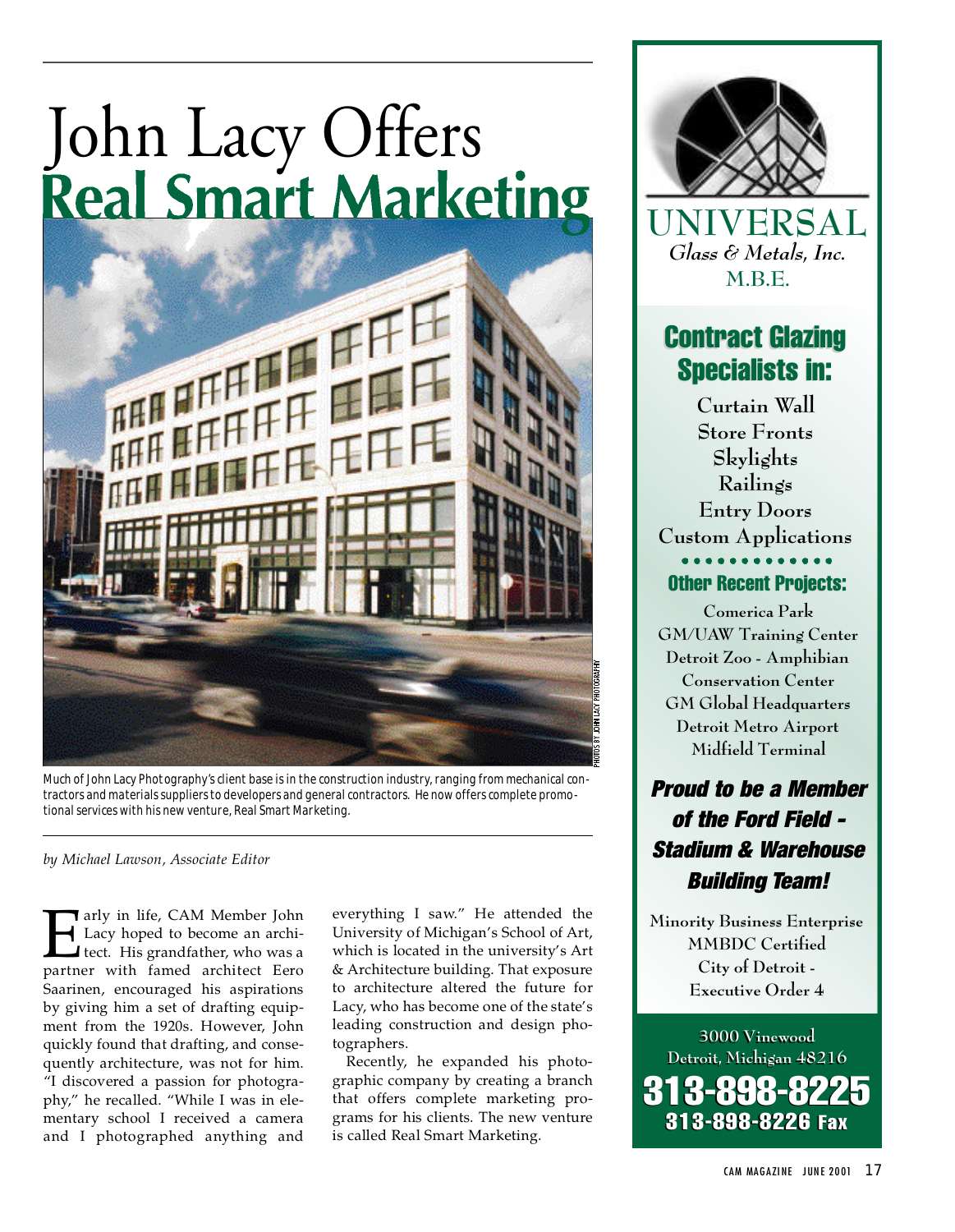### HAND IN HAND

Lacy's first years working as a photographer did not involve capturing images of buildings, but instead doing p roduct shoots for the auto industry. He first worked for the Ford Motor Company before striking out on his own. "I found that the most receptive market for my services was the automotive supplier base, which included thousands of companies ranging from small job shops up the biggest of Tier 1 suppliers," he recalled. "They needed good photography, but couldn't afford to keep a full-time staff photographer on hand. Furthermore, they had found that a large percentage of photographers didn't know how to effectively and creatively photograph auto supplies and parts plants."

T.F. Beck Co.

p/u Aprl 01

In the early '90s, Lacy joined the Construction Association of Michigan, and that rekindled his interest in architecture. "While I was making a good living in the automotive industry, I yearned to honor my grandfather, who was nearly 90 at the time, and went back to shooting architecture," he said. "Then, through my connection with CAM, I found that contractors and subcontractors were in serious need of good photography to showcase their work." He convinced many in the design and construction industry that as the market became more competitive, the successful companies would be the ones who presented an image of confidence and achievement in their promotional brochures.

Lacy also learned that while freelance photography is a very rewarding form of work, it is also very risky from a financial standpoint. "From my first job as a freelance photographer's assistant, I began to gain an appreciation for the art of marketing my skills," he said. "During my first working years, as I worked for several seasoned photographers, I witnessed the diversity of their subjects and how they lit and photographed them. But as I studied how they marketed their services, I realized their methods were expensive and largely ineffective." Lacy explored several forms of marketing, held brainstorming sessions with clients and researched the work of advertising and marketing experts. He looked closely at the prospect of managing and directing a number of overlapping marketing efforts and the importance of creating a program in which the elements supported each other to make the total package effective.

As his photography business grew, Lacy honed his marketing skills by using his own business to test his marketing ideas. He realized that he was doing something right as John Lacy Photography began gaining clients rapidly. "I found that many of my customers, while needing photography of their construction and design work, were also in need of marketing materials to complement the pictures," he said. "Following a shoot of their buildings or products, they would ask me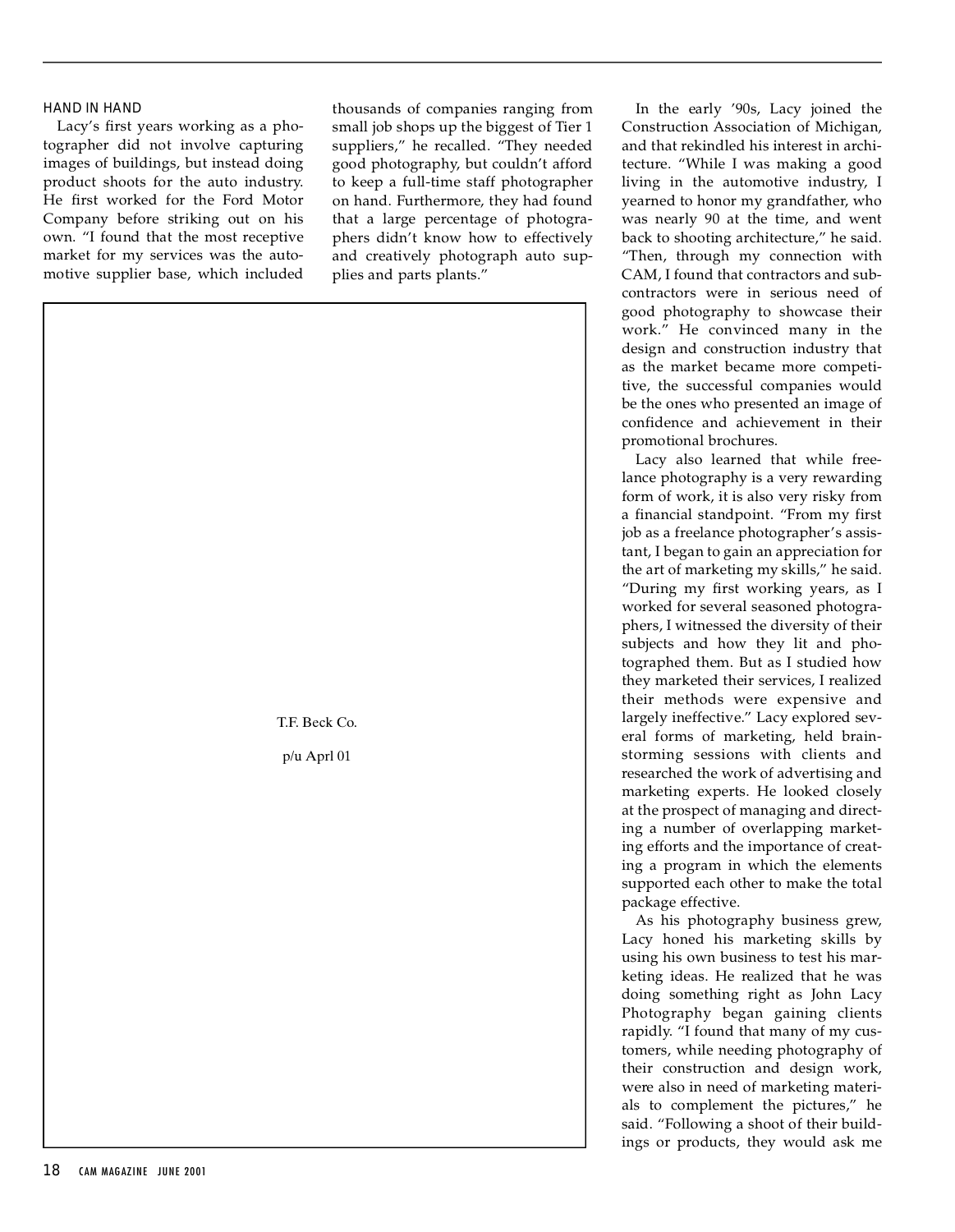about brochures, murals and other marketing options." This sparked the idea for Real Smart Marketing.

### GIVE IT A GO

Lacy began to search for ways to apply the design skills he had learned in college and started creating brochures, ads and other marketing tools for his clients. He first tested the possibility of offering marketing services with the creation of a promotional flyer for an equipment manufacturer. After taking photos of the products in the field, he scanned the shots into his computer system. He then removed the job site background with a graphics software and replaced it with a neutral background. Next he added the company's logo and a title. "The client was very happy and that led us to producing a series of flyer sheets, a pocket presentation folder, redesigning their logo, as well as designing and printing the company's business cards and letterhead," recalled Lacy. "So happy, in fact, that we were commissioned to produce a video brochure they could take to trade shows, large murals of their product flyer sheets, and a website that includes a 360° virtual tour and downloadable versions of the video brochure."

According to Lacy, the Real Smart Marketing program he creates for a client is designed to expand as the client's customer base grows. "That one client serves as a good example of how expanding the services we offer has helped both our



Although many photographers find the field difficult, John Lacy has demonstrated a high degree of visual grasp which allows him to photograph construction job sites in a way that captures the eyes.

## **rom Concept** <u>to Completion.</u> we'll help you build a better bottom line. **Timberline Accounting and Estimating Software is the choice of Michigan** construction firms to improve productivity and increase profitability. With Timbarline's Gold Collection, you wilk <sup>®</sup> Streamline the ecounting process. O Simplify the budget est-up process. With Timberline's Pracision Collection, you will:  $\blacksquare$ Produce presentation-quality reports. <sup>o</sup> Better analyze your estimates.<br>
a Speed-up the takeoff process. Aktion Associates, your authorized Michigan Timberline desier, is your resource for construction activers actualcris, employee training and technical aupport. Call Aktion today at 1.000.4AKTION for your FREE Timberline Job Cost Accounting and Eatimating demo. www.aktion.com AKTIBA ABBBB 17M FEMBER LMONUA, MI 481024 MOVIS YOUR BUSINESS AHI